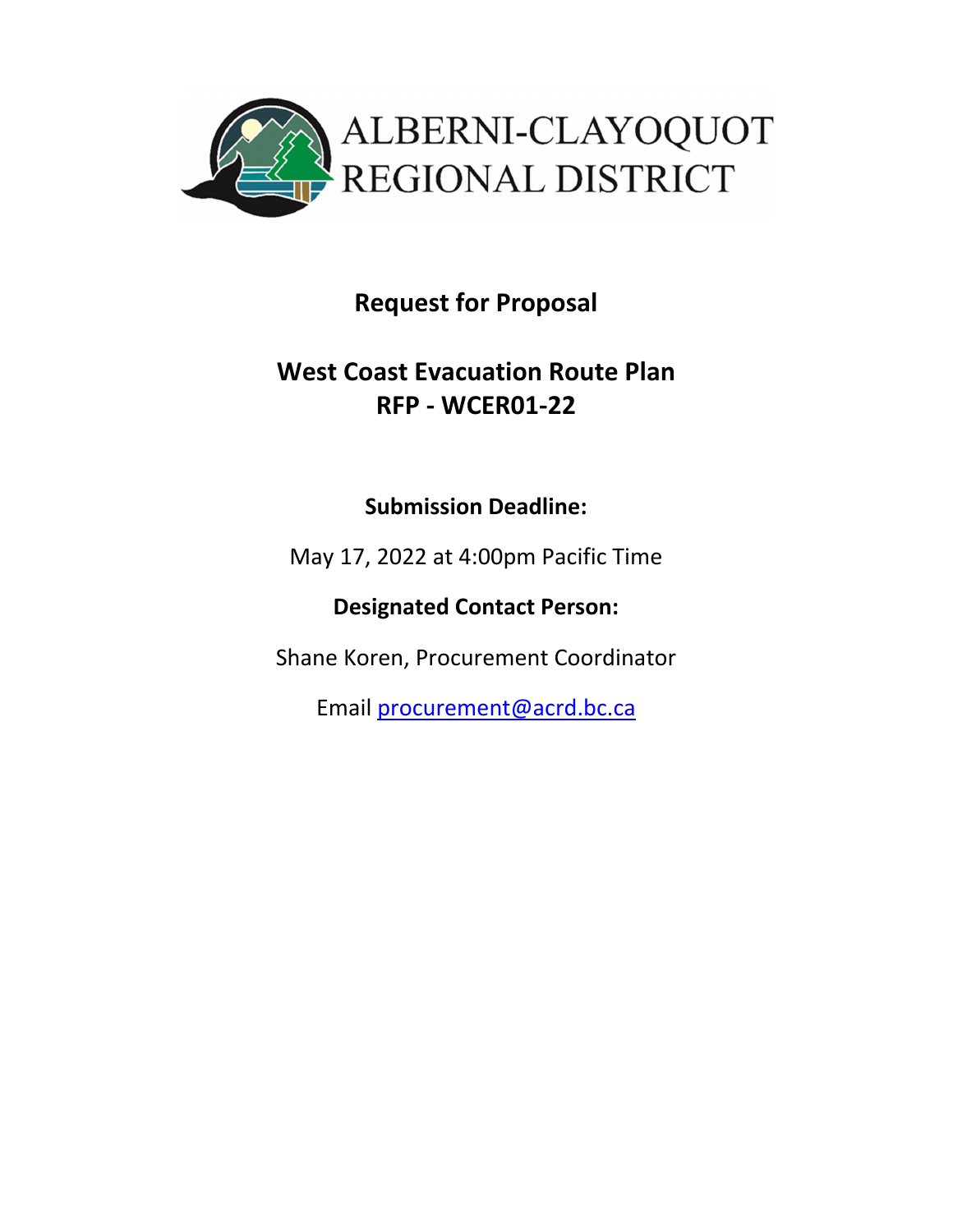

### **SUBMISSION DETAILS**

This completed Request for Proposal must be received in the office of the Alberni‐Clayoquot Regional District **not later than 4:00 PM local time, May 17, 2022** to the attention of:

### Shane Koren, Procurement Coordinator

Email procurement@acrd.bc.ca

3008 5th ave, Port Alberni

BC, V9Y 2E3

#### **Note: Office Hours 8:00am to 4:30pm**

Paper proposal submissions must have 2 copies and be delivered to the address above in a sealed envelope and labelled "Request for Proposal WCER01‐22 – West Coast Evacuation Route Plan".

Alternatively, proposals may be submitted by email with the subject line " Request for Proposal WCER01-22 – West Coast Evacuation Route Plan" to procurement@acrd.bc.ca.

Enquiries about this request shall be directed to only Shane Koren – Procurement Coordinator

Email: procurement@acrd.bc.ca

Telephone: 250‐720‐2724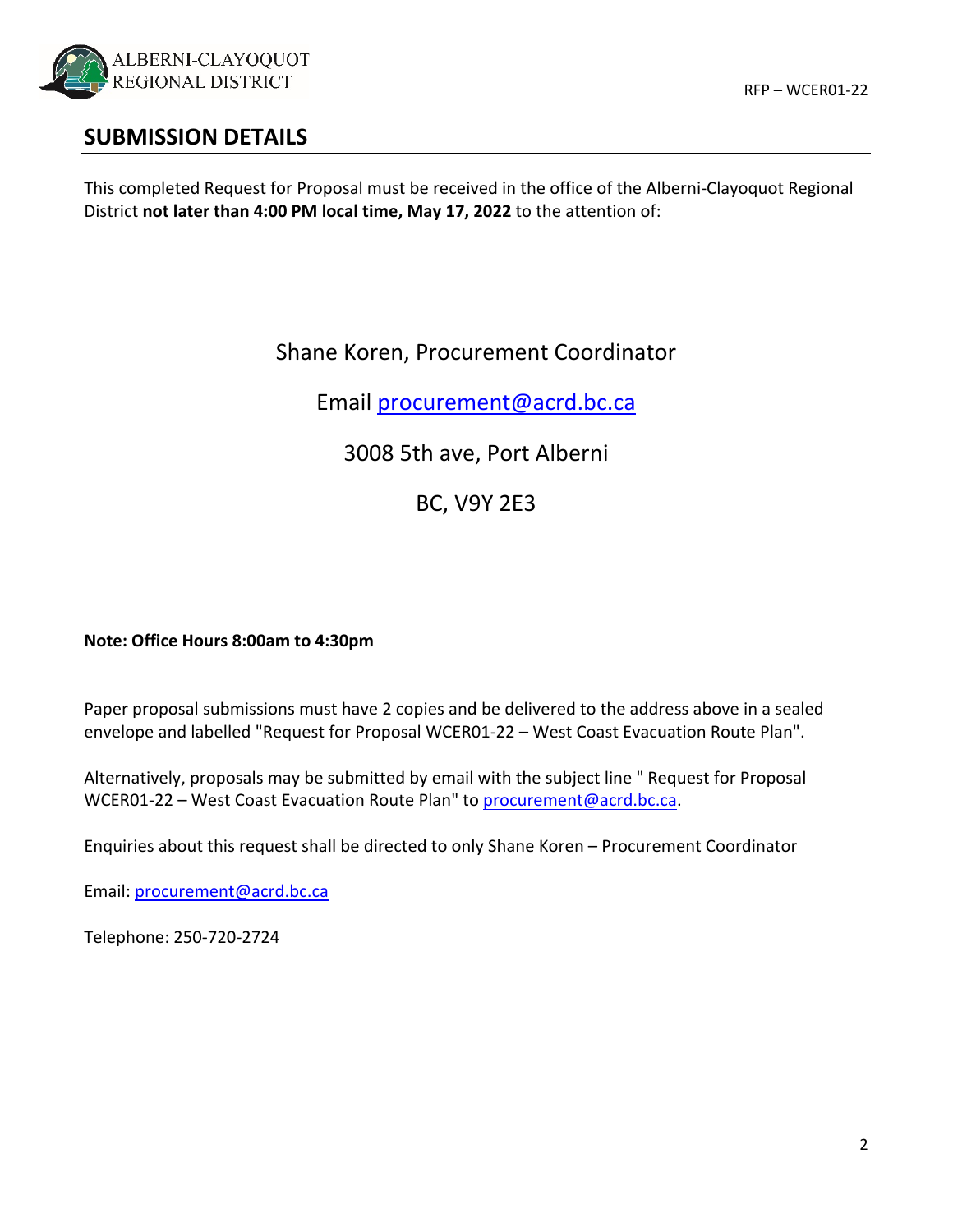

# **Table of Contents**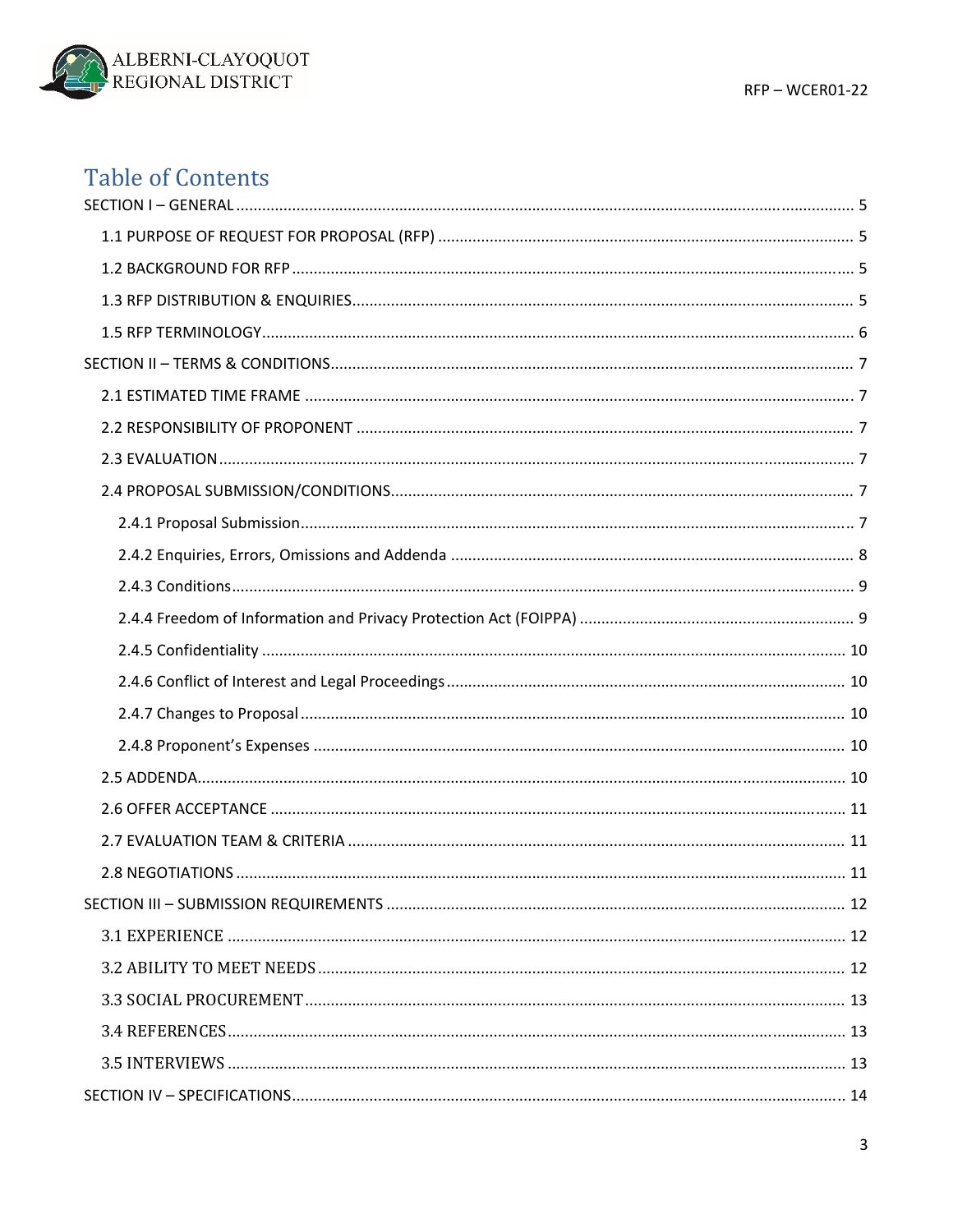#### RFP-WCER01-22

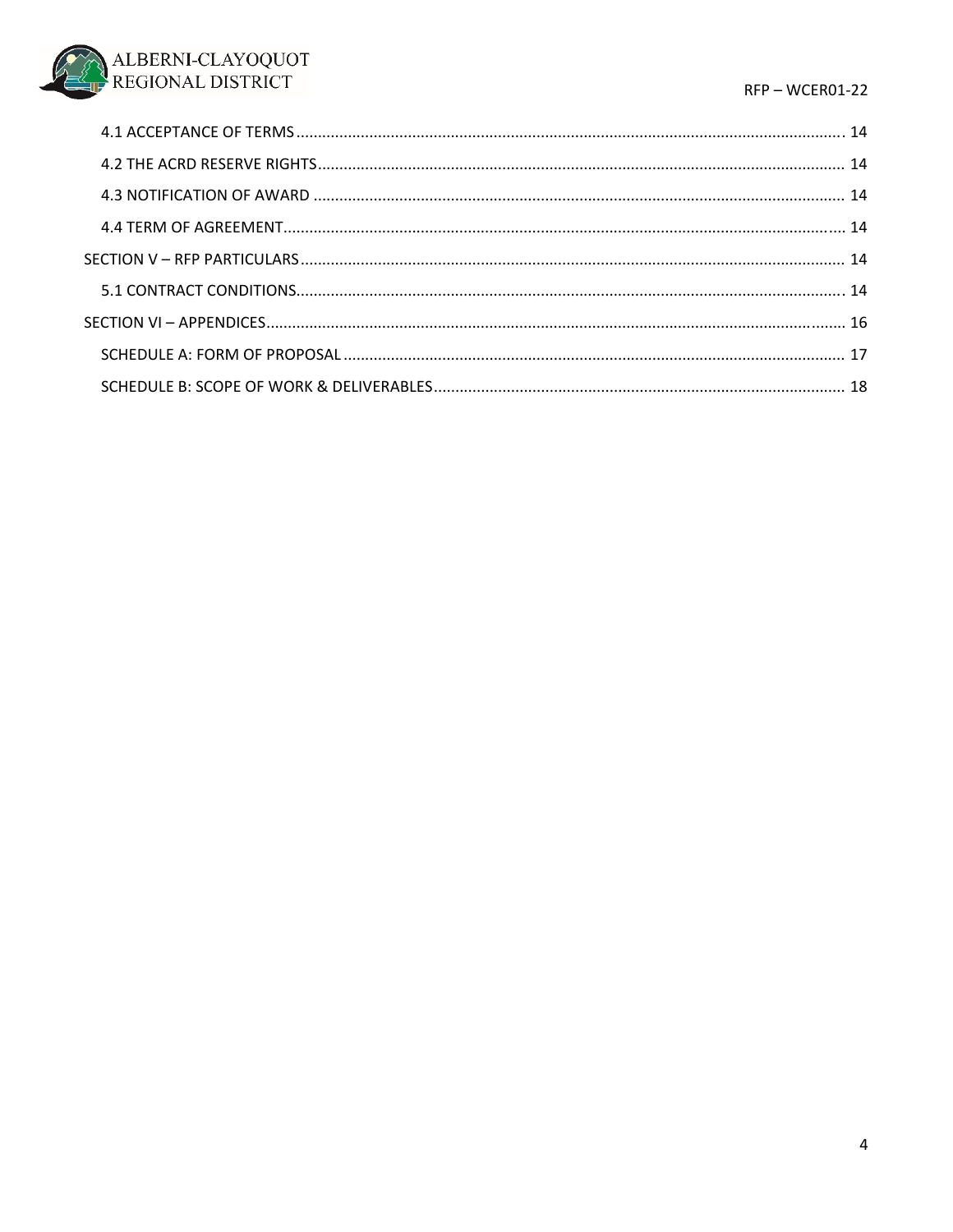

## SECTION I – GENERAL

### 1.1 PURPOSE OF REQUEST FOR PROPOSAL (RFP)

The Alberni‐Clayoquot Regional District (ACRD) is requesting proposals from qualified Consultants to develop a detailed evacuation route plan for the West Coast Region of the ACRD, including the Huu‐ay‐ aht First Nations, Uchucklesaht Tribe, Toquaht Nation, Yuułuʔiłʔatḥ Government, and the Long Beach and Bamfield Electoral Areas. Further details can be found in Schedule B ‐ Scope of Work and Deliverables. The ACRD is committed to providing its citizens with quality customer service, and we expect this same quality of service from our Consultants.

The ACRD may, among the submissions received, deal or negotiate with any party as the ACRD sees fit, and with more than one such party concurrently. In no event will the ACRD be required to offer any modified terms to any other party. The ACRD shall incur no liability to any person as a result of such negotiations or modifications.

### 1.2 BACKGROUND FOR RFP

The ACRD is vulnerable to many significant disasters with the potential for major impacts to public health and safety, significant loss of life and billions of dollars in damage to critical infrastructure.

The project boundary includes:

- Bamfield & Long Beach Electoral Areas in entirety,
- Huu‐ay‐aht First Nations lands,
- Toquaht Nation lands,
- Uchucklesaht Tribe lands,
- Yuułu?ił?ath lands.

The ACRD has limited resources and will require the consultant to lead the project with minimal administrative support.

#### 1.3 RFP DISTRIBUTION & ENQUIRIES

Due to the ongoing COVID‐19 pandemic, the ACRD will not be opening Proposals in public and reserves the right to open Proposals in public at its sole discretion.

Proponents must ensure that they have received all addenda and the complete Request for Proposal. The complete document consists of nineteen (19) pages including the Cover Page and Appendices.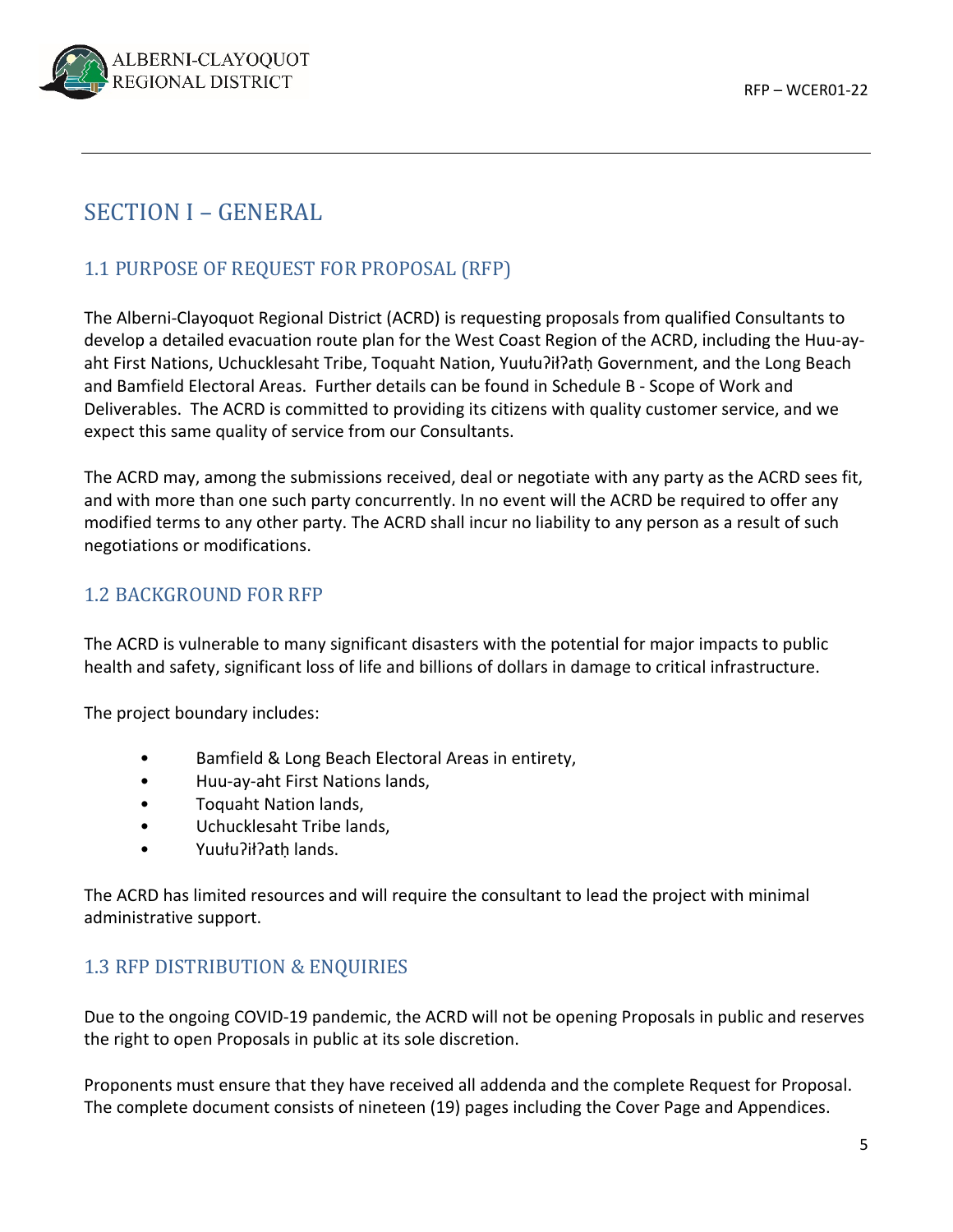

All enquiries related to this Request for Proposal are to be directed in writing, only to Shane Koren (or designate) at the contact address below:

## Shane Koren, Procurement Coordinator

Email procurement@acrd.bc.ca

3008 5th ave, Port Alberni

BC, V9Y 2E3

Information obtained from any other source is not official and should not be relied upon. Enquiries and responses will be recorded and will be distributed to all Proponents who have registered with Shane Koren as having received a copy of this Request for Proposal.

### 1.5 RFP TERMINOLOGY

Throughout this RFP terminology is used as follows:

- "must", "mandatory", "required" means a requirement that must be met in order for the proposal to receive consideration;
- "Proponent", "Consultant" means an individual or a company that submits, or intends to submit, a proposal in response to this "Request for Proposal";
- "Proposal" means any proposal made or submitted by anyone in connection with this Request for Proposal or the subject matter hereof;
- " "Contract" means a written agreement resulting from this Request for Proposal executed by the Alberni‐Clayoquot Regional District and the Contractor, it being understood that it may be the case that no contract will result;
- "ACRD" means the Alberni-Clayoquot Regional District;
- " "ACRD Website" means www.acrd.bc.ca;
- "Contractor" means the Proponent(s) who is/are awarded and enters into an Agreement with the Alberni‐Clayoquot Regional District for the Services as a result of this RFP.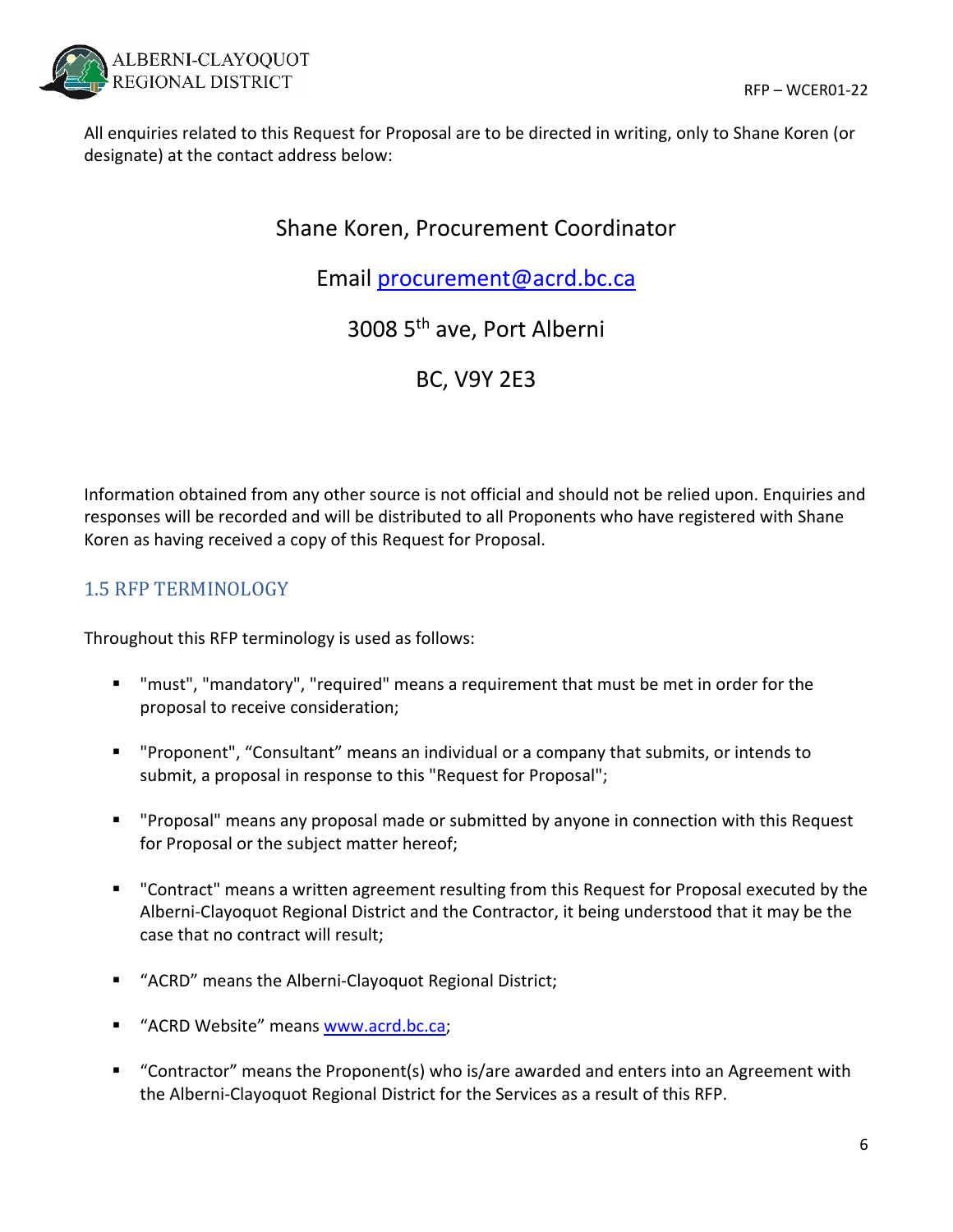

■ "Evaluation Team" means the team appointed by the ACRD;

## SECTION II – TERMS & CONDITIONS

### 2.1 ESTIMATED TIME FRAME

The following timetable outlines the anticipated schedule for the Request for Proposal and contract process. The timing and the sequence of events resulting from this Request for Proposal may vary and shall ultimately be determined by the ACRD.

| <b>EVENT</b>                      | <b>ANTICIPATED DATE</b> |
|-----------------------------------|-------------------------|
| Request for Proposal is issued    | April 27, 2022          |
| Deadline for receipt of questions | May 6, 2022 @ noon      |
| Addenda issued (if required)      | May 9, 2022             |
| Request for Proposal closes       | May 17, 2022 @ 4:00 PM  |
| <b>Award Date</b>                 | May 26, 2022            |
| Services commencement date        | June 1, 2022            |

### 2.2 RESPONSIBILITY OF PROPONENT

Proponents shall be responsible for informing themselves as to the contents and requirements of this RFP. Each proponent is solely responsible to ensure that they have obtained and considered all information necessary to understand the requirements of this RFP and to prepare and submit their proposal. The ACRD will not be responsible for any loss, damage or expense incurred by a proponent as a result of any inaccuracy or incompleteness in this RFP, or as a result of any misunderstanding or misinterpretation of the terms of the RFP on the part of any proponent.

### 2.3 EVALUATION

An evaluation committee will be reviewing the proposal submissions. The ACRD reserves the right to accept any or none of the proposals submitted.

### 2.4 PROPOSAL SUBMISSION/CONDITIONS

#### 2.4.1 Proposal Submission

Proposal submissions must include a completed Proposal Submission Form, with all addenda acknowledged.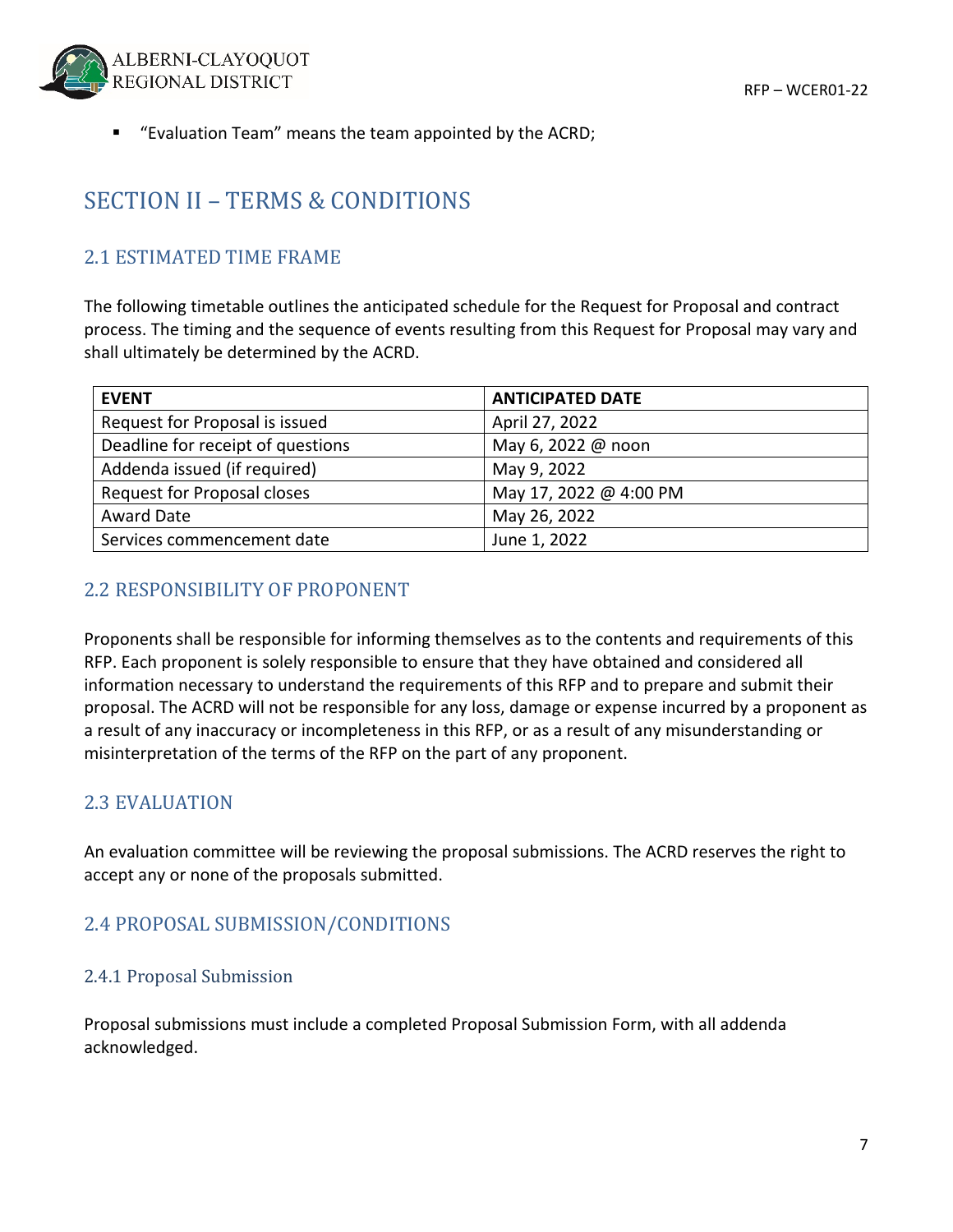

The Proponent's Submission Form must be fully and properly completed and conform to these Instructions for Submission. Submissions which are incomplete, conditional or obscure may be rejected. Late proposals will not be accepted.

Proposal submissions must be received **no later than 4:00 PM local time on May 17, 2022** in order to be considered.

Proposals on paper must be submitted in a sealed envelope, clearly marked "Request for Proposal WCER01-22 – West Coast Evacuation Route Plan", and directed to the person identified under the Submission Details of this Request for Proposal.

Proponents mailing proposals, or sending by courier, should allow sufficient delivery time to ensure the timely receipt by Shane Koren. Alternatively, Proposals may be submitted by email with the subject line "Request for Proposal WCER01‐22 – West Coast Evacuation Route Plan", to the person identified under the Submission Details of this Request for Proposal. If the Proponent chooses to submit by email the following risks are assumed

- 1. Delays in delivery
- 2. Rejection of the email
- 3. Emails may be delayed or rejected due to spam, virus software, or malware
- 4. Inboxes may become too full
- 5. The email may be missed and not identified as a submission

#### 2.4.2 Enquiries, Errors, Omissions and Addenda

All communications regarding the submission must be directed to the person(s) identified under the Submission Details of this Request for Proposal.

Proponents must obtain their own information on all matters and things that may in any way influence them in making their submissions.

Proponents must satisfy themselves in all respects as to the risks and obligations to be undertaken by them in order to fulfil their obligations.

Communications to the ACRD may be made only by Proponents and not by prospective subcontractors, material suppliers or others.

While the ACRD has taken considerable effort to ensure an accurate representation of information in this RFP, the information contained is supplied solely as a guideline for Proponent. The information is not guaranteed or warranted accurate by the ACRD, nor is it necessarily comprehensive or exhaustive. Nothing in this RFP is intended to relieve the Proponent from forming their opinions and or conclusions with respect to the goods and services as described by this RFP. If a Proponent discovers any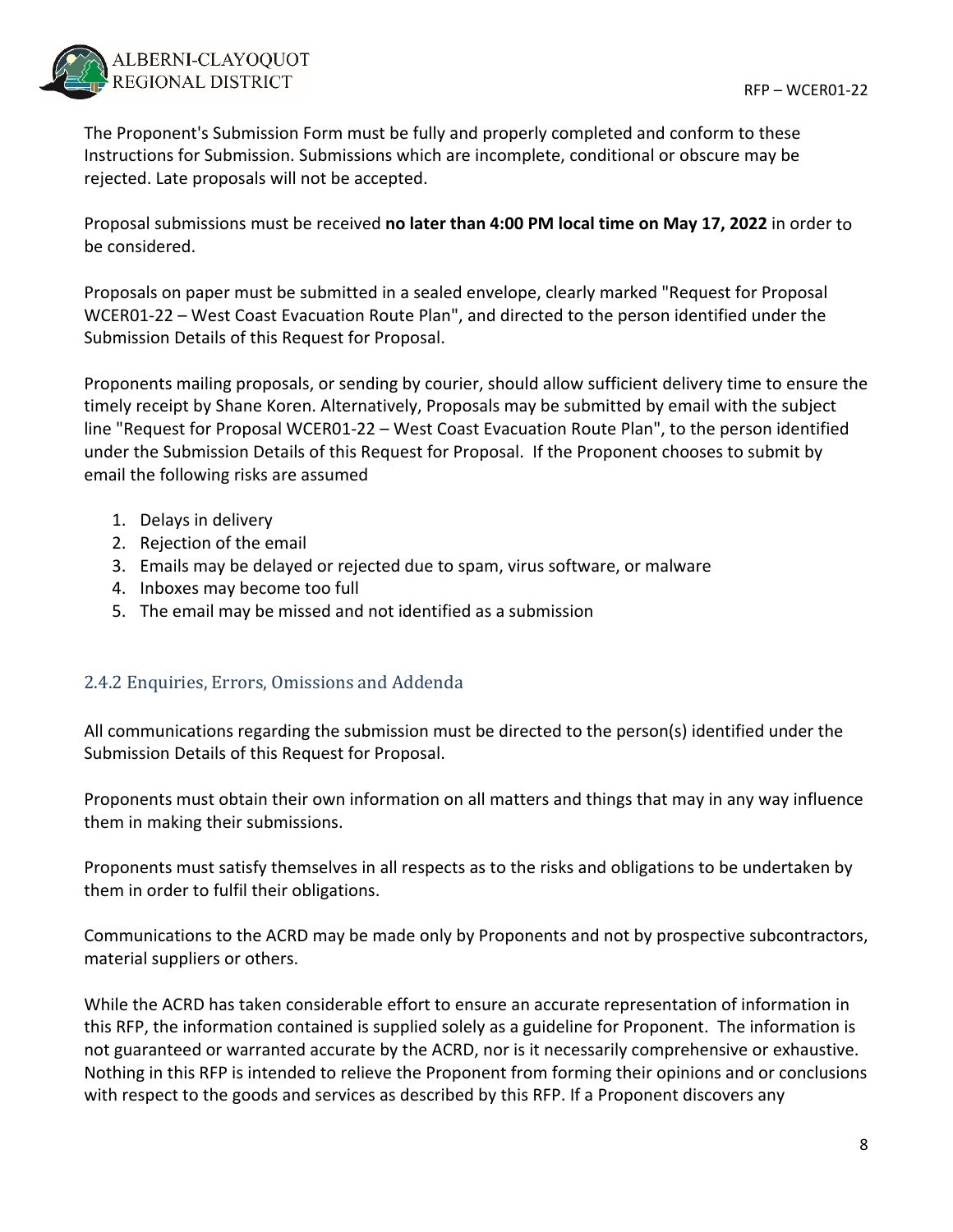

inconsistency, discrepancy, ambiguity, or omission in the Proposal Documents, it must notify Shane Koren immediately in writing.

The ACRD may provide additional information, clarification or modification by written addenda. All such addenda shall be incorporated into and become part of the Proposal Documents. The ACRD shall not be bound by verbal or other information explanations or clarifications not contained in such addenda.

Proponents should note that the Proposal Submission Form requires an acknowledgement of receipt of all addenda. Parties submitting proposals are responsible to ensure that they are aware and have received all addenda, and are advised to check immediately prior to submitting their Proposal Submission Form.

The ACRD will assume that all statements, verbal or in writing, made by persons submitting Proposals are true, accurate, complete and not misleading. All such statements will constitute representations and warranties made to the ACRD.

Requirements outlined in the Request for Proposals shall not be interpreted in a way that would exclude warranties as to fitness for the purpose, suitability, or any other implied warranties.

#### 2.4.3 Conditions

Proponents are advised that after receipt of proposals they may be required to provide to the ACRD additional information concerning themselves or their Proposal including further details or breakdowns, and additional information to clarify whether a proposal meets the mandatory requirements set out in this RFP

Proposals which contain qualifying conditions or otherwise fail to conform to these Instructions for Submissions may be disqualified or rejected.

### 2.4.4 Freedom of Information and Privacy Protection Act (FOIPPA)

The ACRD advises Proponents that submissions may be subject to the provisions of *FOIPPA* and *the Community Charter*. Proponents who wish to ensure particular parts of their submission are protected from disclosure under *FOIPPA* should specifically identify those portions that constitute a) trade secrets, and b) that are supplied in confidence, and c) the release of which could significantly harm their competitive position. Information that does not meet all three of the foregoing criteria may be subject to disclosure to third parties. Personal information provided in the submission will be collected pursuant to *FOIPPA* and the *Community Charter*. The personal information will not be released except in accordance with the *FOIPPA*.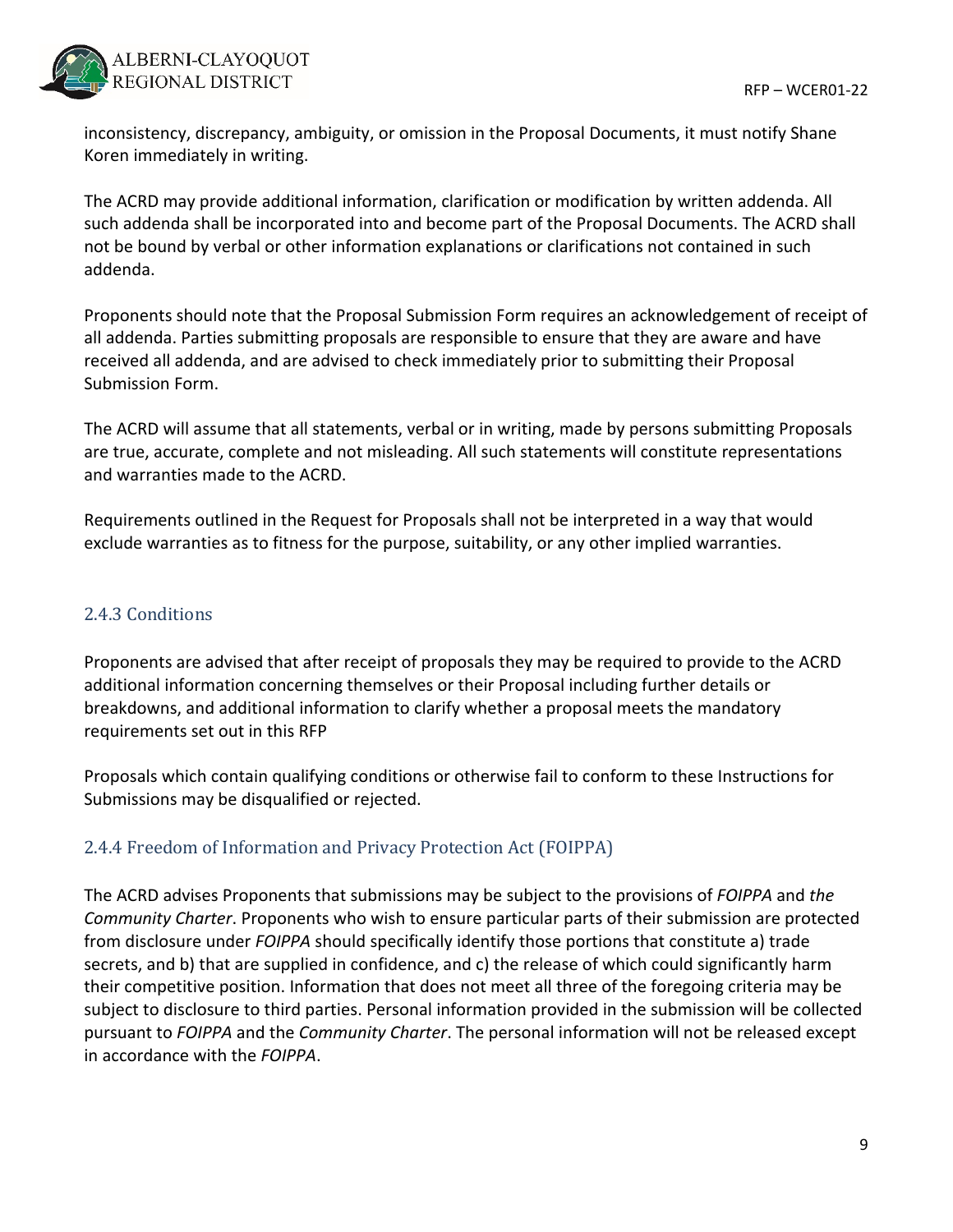

#### 2.4.5 Confidentiality

All submissions become the property of the ACRD and will not be returned to the Proponent. All submissions will be held in confidence by the ACRD unless otherwise required by law.

#### 2.4.6 Conflict of Interest and Legal Proceedings

Proposals will not be evaluated if the Proponent's current or past corporate or other interests are, in the reasonable opinion of the ACRD, deemed or perceived to be a conflict of interest in connection with this RFP or the activities or mandate of the ACRD.

The ACRD reserves the right to disqualify or reject a proposal in whole or in part where the Proponent or its directors, officers, shareholders or any person associated with the Proponent has a claim or has initiated a claim or legal proceeding against the ACRD with respect to any previous contracts, tenders or business transactions.

#### 2.4.7 Changes to Proposal

By submission of a clear and detailed written notice, the proponent may amend or withdraw its proposal prior to the closing date and time. The Proponent will not change the wording of its Proposal after closing and no words or comments will be added to the Proposal unless requested by the ACRD for clarification.

#### 2.4.8 Proponent's Expenses

Proponents are solely responsible for their own expenses in preparing and submitting Proposals and for any meetings, negotiations or discussions with the ACRD or its representatives and consultants, relating to or arising from this RFP. The ACRD and its representatives, agents, consultants and advisors will not be liable to any Proponent for any claims, whether for costs, expenses, losses or damages, or loss of anticipated profits, or for any other matter whatsoever, incurred by the Proponent in preparing and submitting a Proposal, or participating in negotiations for an Agreement, or other activity related to or arising out of this RFP.

#### 2.5 ADDENDA

If the ACRD determines that Addendum or Question & Answer response is necessary, the ACRD will post an Addendum on the ACRD and Bid BC Websites and shall become part in parcel of the RFP Document(s).

 Questions for clarification that alter the method, pricing and or specifications of the submissions will be posted in the form of an Addenda and must be signed and included with the submission.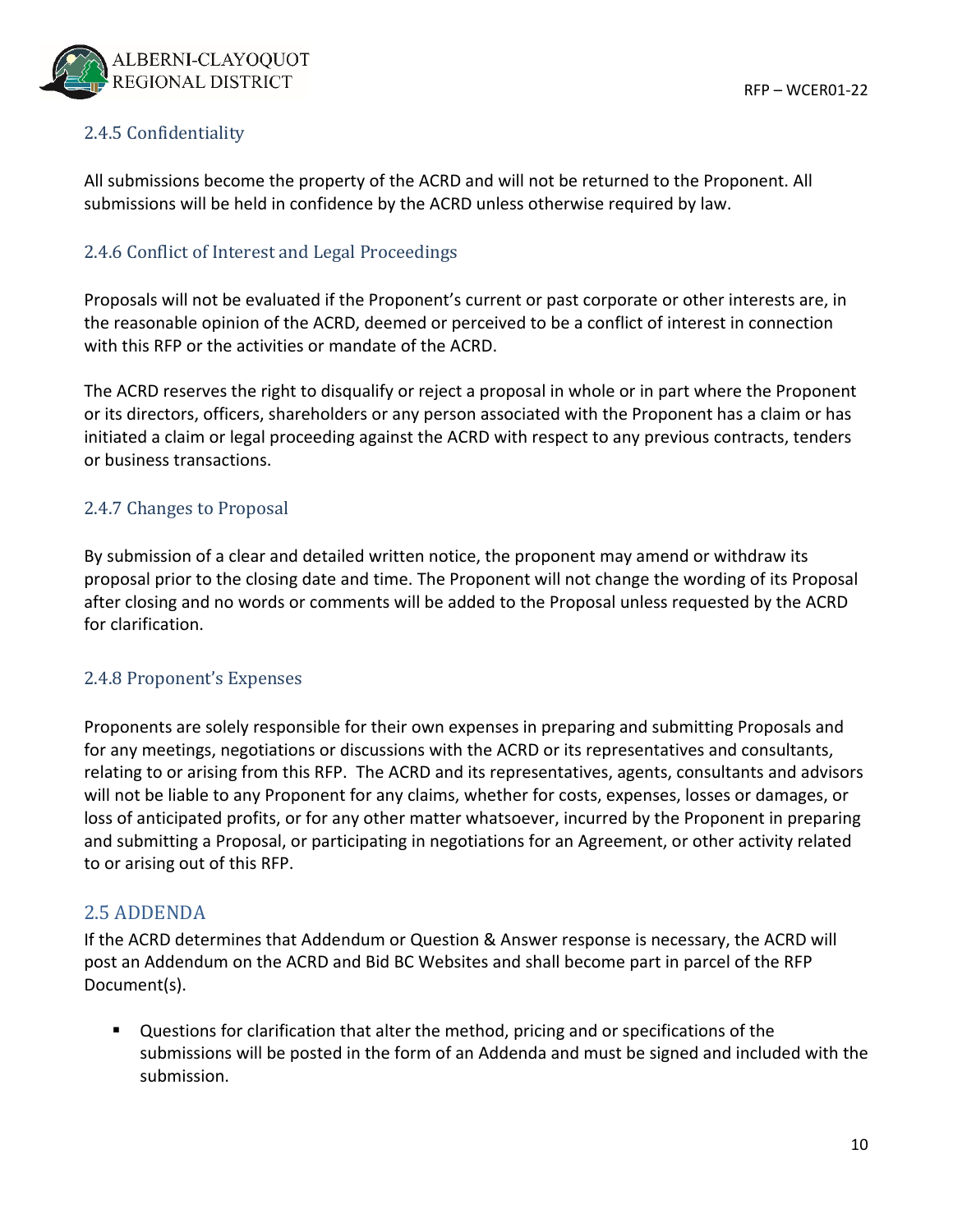

 Questions for clarification that do not alter the method and pricing of the submission will be posted in the form of a Question and Answer document and will not require to be signed and returned with the submission.

It is the responsibility of the Proponent to ensure that it has retrieved any Addenda as posted. Proponents are required to check the ACRD's Website for all information.

### 2.6 OFFER ACCEPTANCE

Proponents are requested to keep their proposals open for acceptance for a period of thirty (30) days after the closing date for receipt of proposals. Proposals will be assessed during the evaluation of the proposals and any alteration could adversely impact the evaluation and ranking of the proposals

### 2.7 EVALUATION TEAM & CRITERIA

The evaluation of Proposals will be undertaken on behalf of the ACRD by the Evaluation Team. The Evaluation Team will give written recommendation for the selection of a Preferred Proponent(s) to the ACRD Board.

The Evaluation Team will compare and evaluate all Proposals to determine the Proponent's strength and ability to provide the Services in order to determine the Proposal which is most advantageous to the ACRD; using the following criteria:

| <b>Evaluation Criteria</b> | <b>Points</b> | <b>Section</b> |
|----------------------------|---------------|----------------|
| Experience                 | 30            | 3.1            |
| Ability to Meet Needs      | 50            | 3.2            |
| <b>Social Procurement</b>  | 10            | 3.3            |
| References                 | 10            | 3.4            |
| Total                      | 100           |                |

Note: Ratings have been noted in the Points column, and evaluation within each area of evaluation criteria will be done at the complete and total discretion of the ACRD. Submission to Request for Proposal, which is to be completed by the Proponent, must align with the above criteria.

### 2.8 NEGOTIATIONS

The top-ranked Proponent will be invited to enter into direct contract negotiations to finalize the agreement with the ACRD.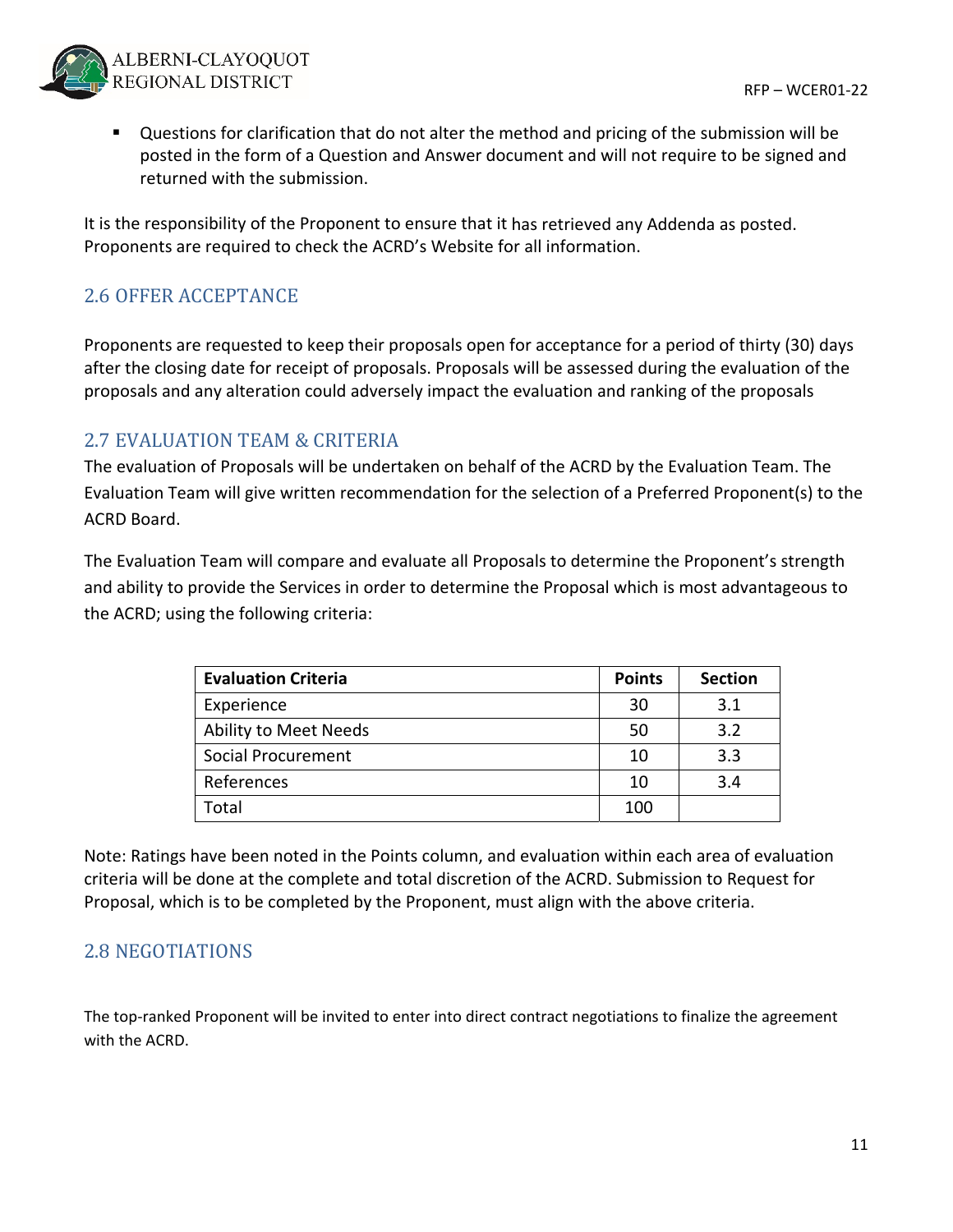

Negotiations will not constitute a legally binding offer to enter into a contract on the part of the ACRD or the proponent and there will be no legally binding relationship created with any proponent prior to the execution of a written agreement.

The Alberni Clayoquot Regional District may terminate contract negotiations with any proponent and enter into contract negotiations with the next highest‐ranked proponent if, in the opinion of the ACRD at any time, the contract negotiations with the initially selected proponent will not be satisfactorily completed in its best interests.

The ACRD may, at its sole discretion, reject any or all Proposals at any time throughout the proposal evaluation, proponent selection, or contract negotiation process.

## SECTION III – SUBMISSION REQUIREMENTS

It is the sole responsibility of each Proponent to ensure their Proposal contains all required information. Failure to follow the instructions contained in this RFP may result in the Proposal being deemed non‐compliant in which case, it will be returned to the Proponent and receive no further consideration.

**Schedule "A" contains the Form of Proposal and must be submitted with each proposal.**

**Schedule "B" contains Scope of Work details and Deliverables. Please refer to this, when applicable, when responding to the below.**

**The budget for this project is a maximum of \$62,000.00 including all fees and expenses.**

Note: Although every attempt will be made to meet all dates, the ACRD reserves the right to modify any or all dates at its sole discretion at any time.

### 3.1 EXPERIENCE

- Letter of introduction
- Proponent's relevant experience and qualifications in delivering services similar to those required by the RFP;

#### 3.2 ABILITY TO MEET NEEDS

- Proponent's demonstrated ability to provide the services including detailed information on the quality and experience of team members
- Proponent's equipment servicing resources, capability and capacity, as relevant
- Please include a work plan. A work plan is a written document designed to explain how the proponent will achieve the responsibilities set out in Schedule B.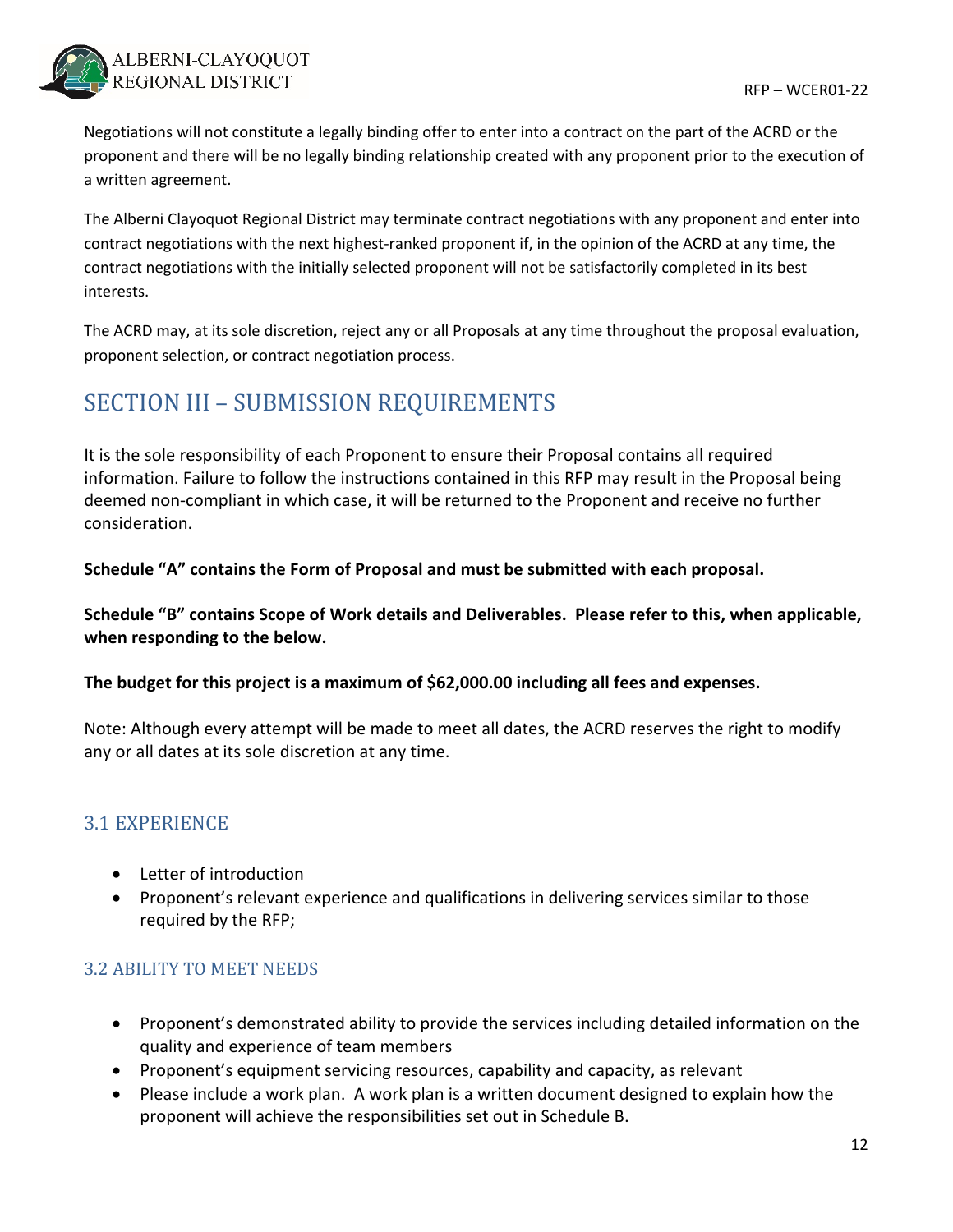### 3.3 SOCIAL PROCUREMENT

Please complete the table below concerning the application of Social Procurement principles and practices in your operations and/or performance of works. Contractors may be required to provide certificates and / or 3rd party validation where applicable.

|                | <b>Social Procurement Principles</b><br>or Practices                                                                                                                                          | Yes | <b>No</b> | <b>Describe where applicable</b> | <b>Maximum</b><br><b>Points</b> |
|----------------|-----------------------------------------------------------------------------------------------------------------------------------------------------------------------------------------------|-----|-----------|----------------------------------|---------------------------------|
| $\mathbf{1}$   | In the last three years, has the<br>Proponent implemented any<br>programs or initiatives to ensure<br>greater economic opportunity<br>and community integration for<br>equity-seeking groups? |     |           |                                  | 5                               |
| $\overline{2}$ | Does the Proponent work with<br>employment support services or<br>contract within the communities<br>you operate?                                                                             |     |           |                                  | 5                               |
| 3              | Does the Proponent work with<br>Social Enterprises in any manner?                                                                                                                             |     |           |                                  | 5                               |

### 3.4 REFERENCES

Proponents shall include three (3) references of relevant experience for which they have provided similar services. With each reference, proponents shall include the organization's name, address, phone number, as well as the name and position of a person the ACRD may contact at the organization. The ACRD reserves the right to contact references without prior notification to the proponent.

### 3.5 INTERVIEWS

Due to the global pandemic, no in-person interviews will be permitted with the Evaluation Team. The Evaluation Team may, at its discretion, invite some or all of the Proponents to a conference call or video interview to provide clarification of their Proposals. In such event, the Evaluation Team will be entitled to consider the answers received in evaluating Proposals.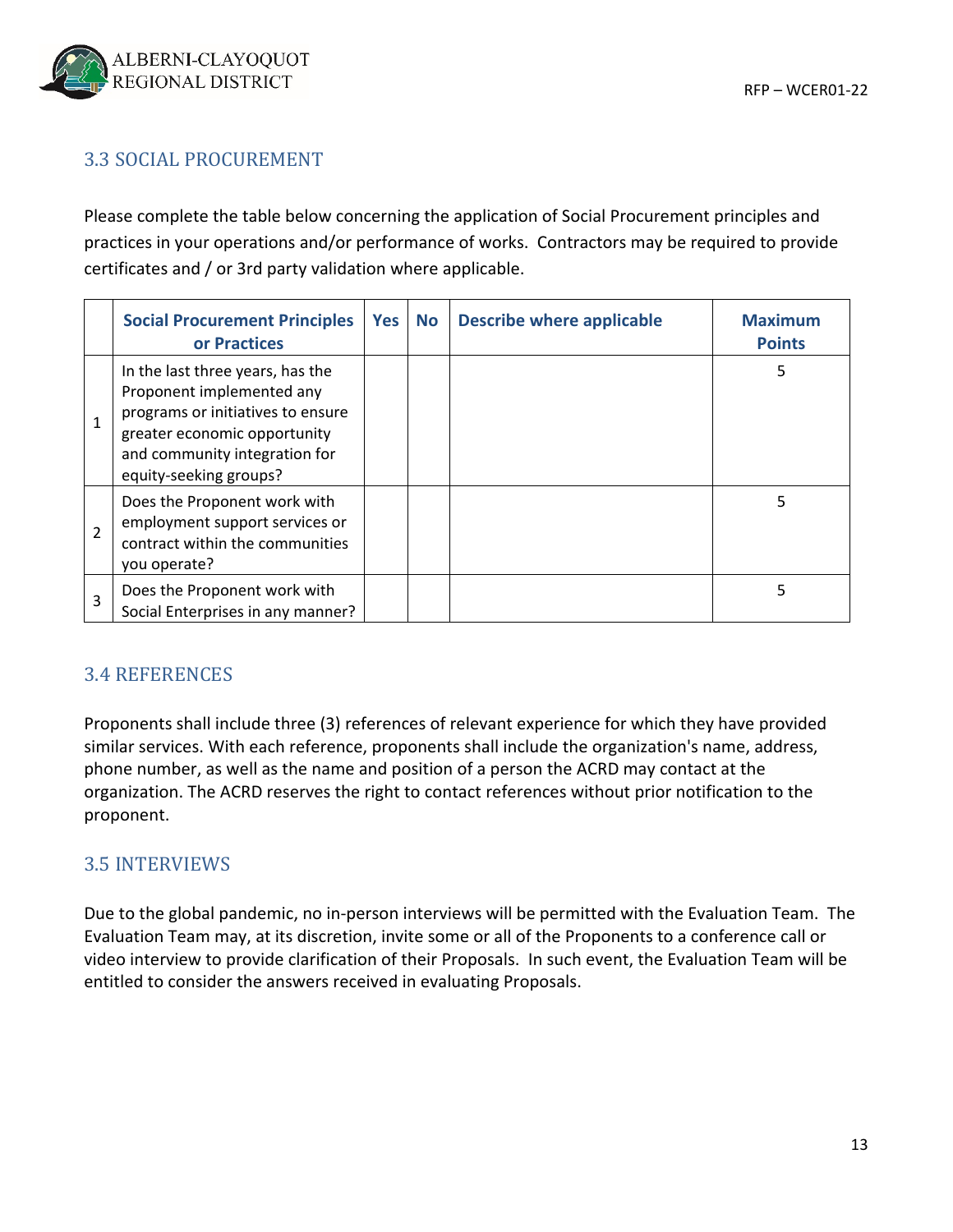## SECTION IV – SPECIFICATIONS

### 4.1 ACCEPTANCE OF TERMS

All the terms and conditions of this RFP are assumed to be accepted by the Proponent and incorporated in its Proposal.

### 4.2 THE ACRD RESERVE RIGHTS

The ACRD reserves the right to:

- 1. Waive any irregularity or insufficiency in any Proposal, whether material or not;
- 2. Accept the Proposal which is deemed most favorable to the interest of the ACRD;
- 3. Accept any Proposal in whole or in part;
- 4. Negotiate with the selected Proponent(s);
- 5. Contact references other than, or in addition to, those furnished by the Proponent.

#### 4.3 NOTIFICATION OF AWARD

If negotiations result in agreement on the terms of a contract, the successful Proponent(s) will be notified in writing and required agreeable obligations will need to be fulfilled before the executing the Contract.

#### 4.4 TERM OF AGREEMENT

It is anticipated that the Contract term, upon acceptance of proposal(s), shall be June 1, 2022 – March 31, 2023.

## SECTION V – RFP PARTICULARS

The ACRD will require the selected Proponent to undertake the following responsibilities in accordance with the following. It is anticipated that the below sections 5.1, 5.2 and 5.3 will be incorporated into the contract with the successful Proponent(s).

### 5.1 CONTRACT CONDITIONS

The Proponent will be required to provide the ACRD with evidence of the following **upon execution and delivery of the Contract**

- General Liability Insurance (\$2,000,000.00)
- Letter of Good Standing from WorkSafe BC or WorkSafe BC Personal Optional Protection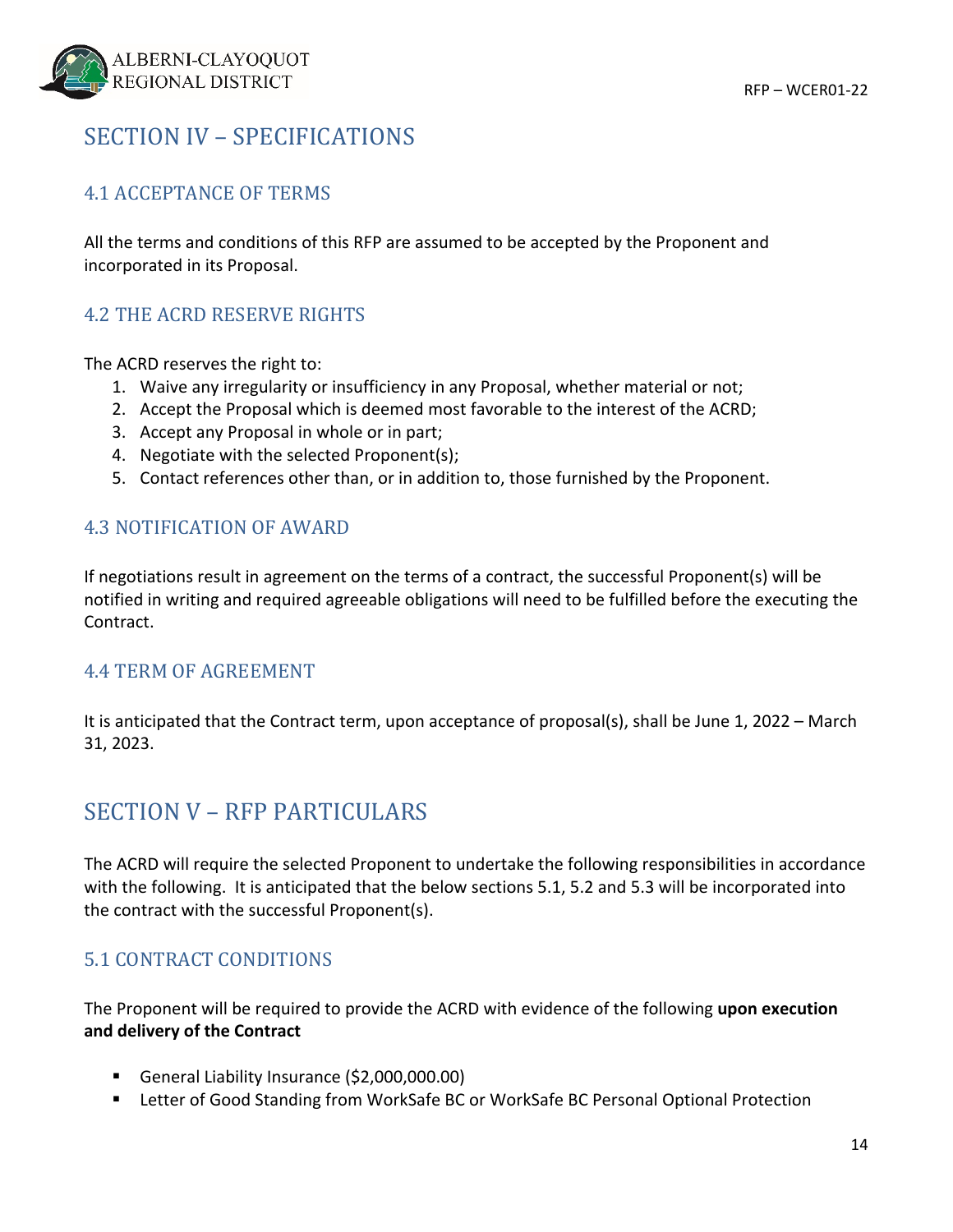

The Proponent must adhere to the following **upon execution and delivery of the Contract**

All Public Health Orders within the jurisdiction being operated in

The Proponent will be required to provide the ACRD with evidence of the following **upon closure of the Contract**

Delivery of web ready files sized to 10 MB or less for all reports that are created for public consumption, including attachments for staff reports that will be posted to the ACRD website.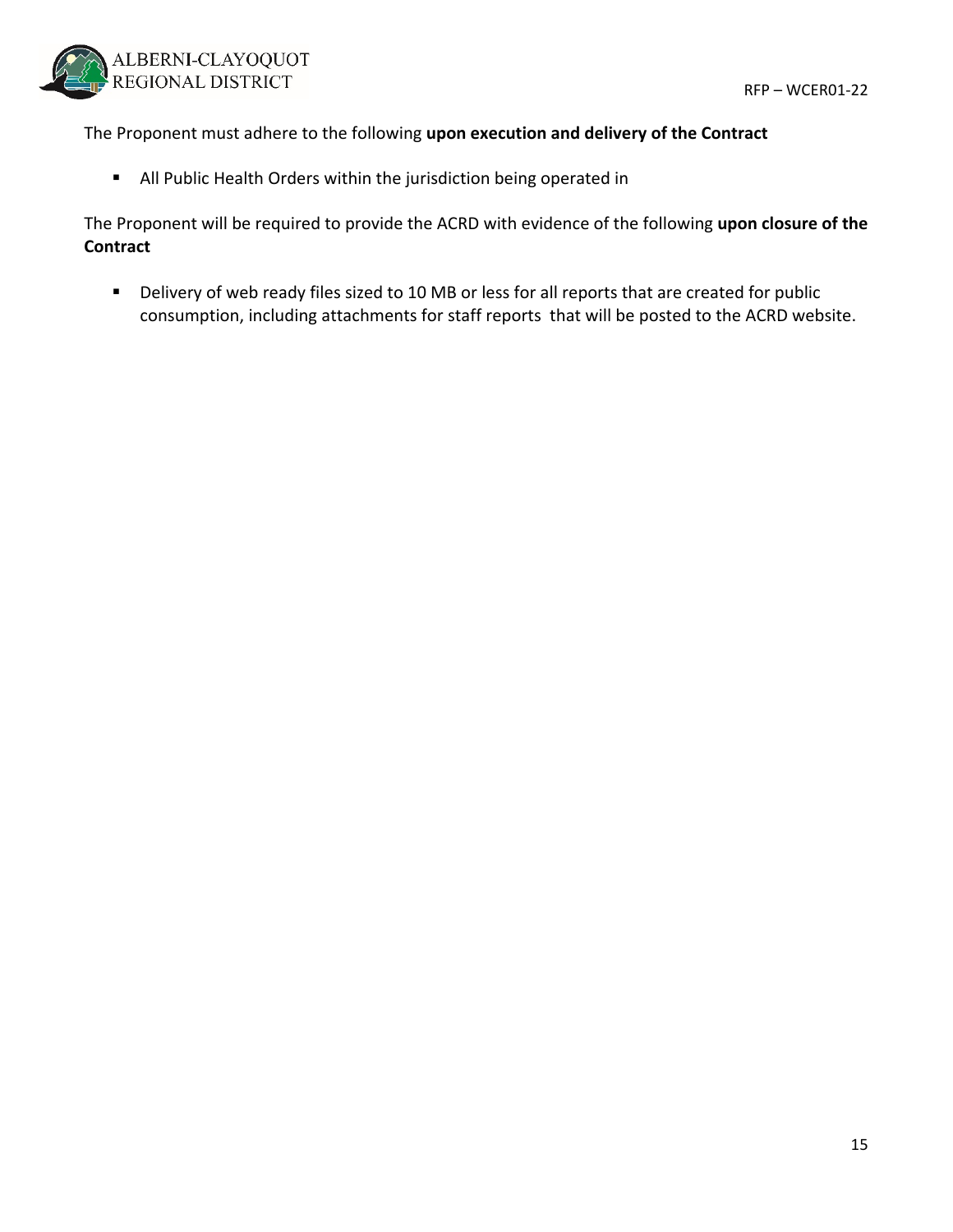

## SECTION VI – APPENDICES

Schedule A – Form of Proposal

Schedule B – Scope of Work and Deliverables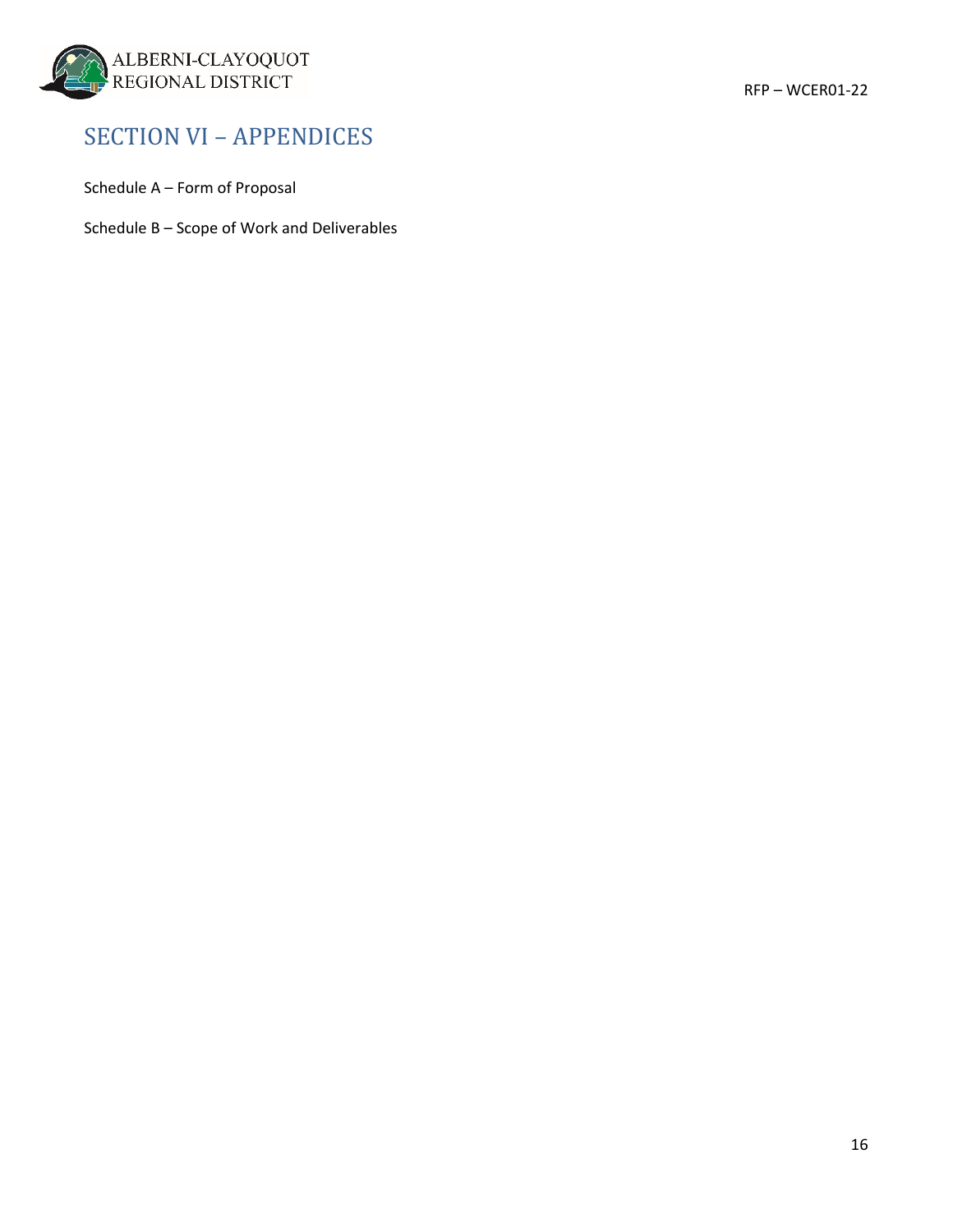

#### SCHEDULE A: FORM OF PROPOSAL

| <b>RFP NO.:</b> | <b>WCER01-22</b>                 |
|-----------------|----------------------------------|
| <b>PROJECT:</b> | WEST COAST EVACUATION ROUTE PLAN |
| <b>CLOSING:</b> | May 17, 2022 @ 4:00 PM           |

#### **1. PROPOSAL SUBMISSION**

| <b>Company Name:</b>    |  |                    |      |  |  |
|-------------------------|--|--------------------|------|--|--|
| Address:                |  | City:              |      |  |  |
| Postal Code:            |  | Phone:             | Fax: |  |  |
| Email:                  |  | Date:              |      |  |  |
| Signature of Proponent: |  | <b>Print Name:</b> |      |  |  |
| Title of Proponent:     |  |                    |      |  |  |

To: The Alberni‐Clayoquot Regional District

**\_\_\_\_\_\_\_\_\_\_\_\_\_\_\_\_\_\_\_\_\_\_\_\_\_\_\_\_\_\_\_\_\_\_\_\_\_\_**

**\_\_\_\_\_\_\_\_\_\_\_\_\_\_\_\_\_\_\_\_\_\_\_\_\_\_\_\_\_\_\_\_\_\_\_\_\_\_**

**\_\_\_\_\_\_\_\_\_\_\_\_\_\_\_\_\_\_\_\_\_\_\_\_\_\_\_\_\_\_\_\_\_\_\_\_\_\_**

#### **RFP Project Title: WEST COAST EVACUATION ROUTE PLAN**

**I/We, the undersigned duly authorized representative of the Proponent**, having received and carefully reviewed all of the Proposal documents, including the RFP and any issued addenda posted on the Alberni‐Clayoquot Regional District Website, and having fully informed ourselves as to the intent, difficulties, facilities and local conditions attendant to performing the Services, submit this Proposal in response to the RFP.

**I/We confirm** that this Proposal is accurate and true to best of my/our knowledge.

**This Proposal** is submitted this the submitted this the set of the state of the day of the state of the state of the state of the state of the state of the state of the state of the state of the state of the state of the

#### **I/We have the authority to sign on behalf of the Proponent.**

Authorized Signature

Name and Title

Date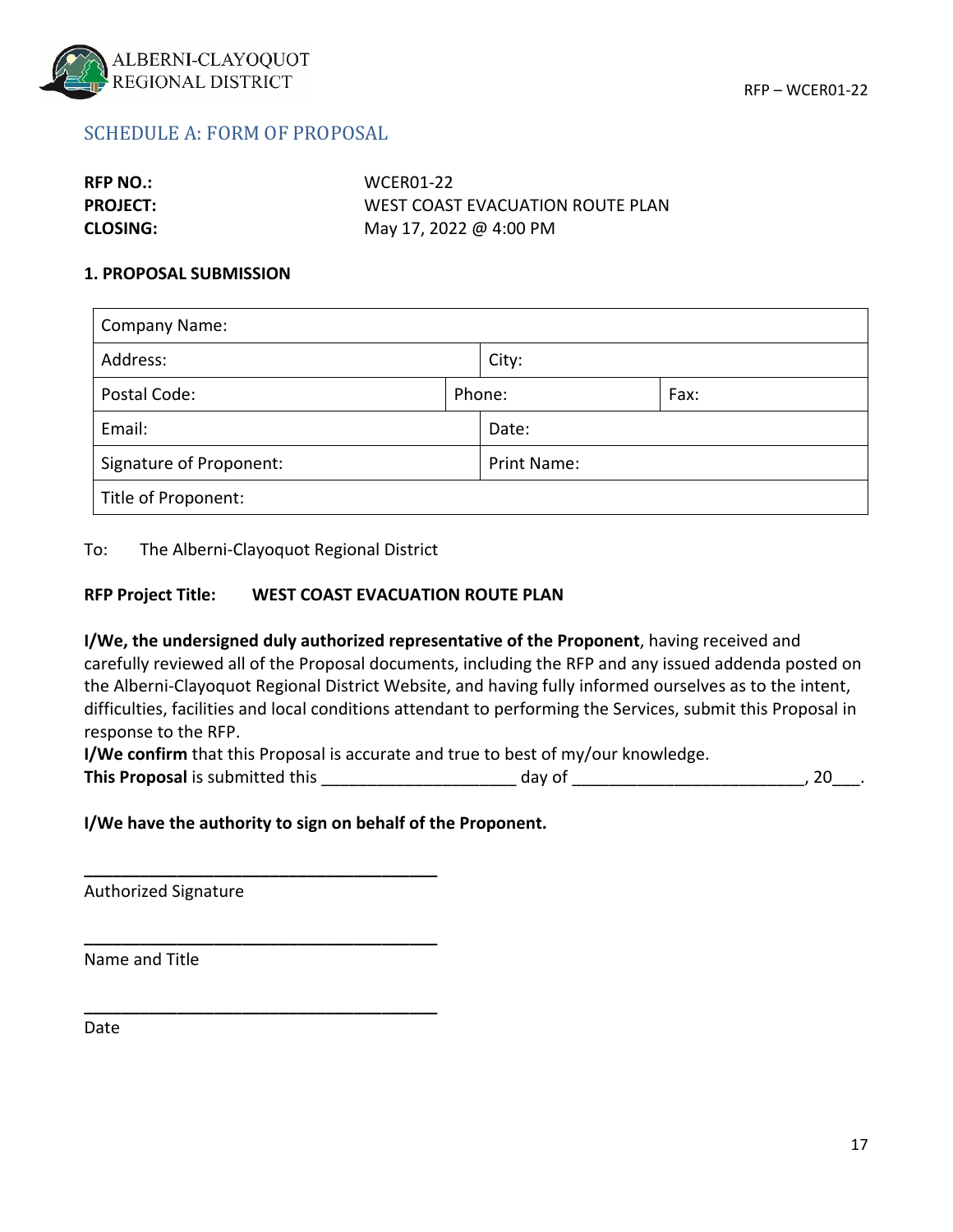

### SCHEDULE B: SCOPE OF WORK & DELIVERABLES

The budget for this project is a maximum of \$62,000.00 including all fees and expenses, which includes any **administrative fees, charges for printing, copying and couriers, travel expenses, accommodation expenses, meals, public engagement room rentals.**

#### **The scope of work includes all of the following:**

- 1. A review of current evacuation challenges, Census data, BC Assessment data, Community Wildfire Protection Plan (CWPP), Emergency Plans, Official Community Plans, Housing Need Reports plus any other relevant local information. Review of these documents will provide an overview and understanding of our region's demographic, risks, challenges and opportunities.
- 2. Identification of available and alternate evacuation routes and assess their capacity.
- 3. Identification of transportation resources and planning, traffic control points, access control and security, assembly points, estimated Emergency Support Service requirements, accommodations, notification methods and population analysis.
- 4. Outline of roles, responsibilities, control and safety of responders.
- 5. The Evacuation Route Plan will provide different major emergency scenarios identifying existing constraints, capacities, issues and hazards.
- 6. The Evacuation Route Plan must identify modes of transportation, anticipated speed of progression of local hazards (wildfire, tsunami, dam breach, flood, chemical spill etc) and must consider transportation resources, control and security and capacity for the region.
- 7. The Project will include a Tabletop exercise to test the Evacuation Route Plan. It is anticipated that the exercise will be conducted in person, at a West Coast location. Findings from the exercise will be incorporated into the final product.
- 8. Engagement with each project partner will include community engagement sessions to gather local and traditional knowledge and will include a physical visit to each community. Please note that these locations are remote, and one location is accessed by boat. Engagement should also include at minimum an online & paper option survey developed in partnership with each project partner. Community engagement with each project partner will be coordinated and completed between the consultant and each project partner directly.

In addition to the Project Partners, the proponent will engage with:

• Hesquiaht, Tla‐o‐qui‐aht, Ahousaht, and Ditidaht First Nations